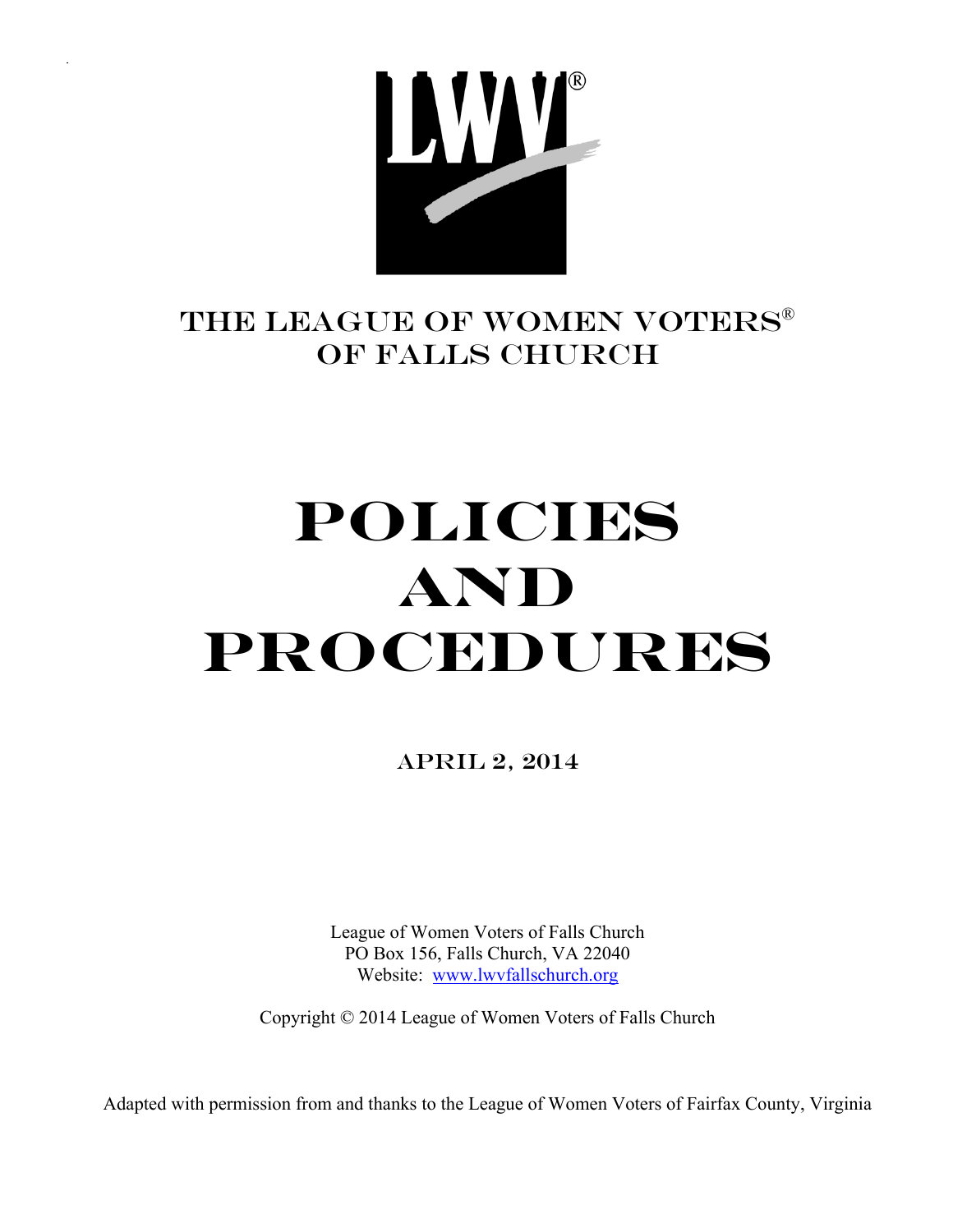### TABLE OF CONTENTS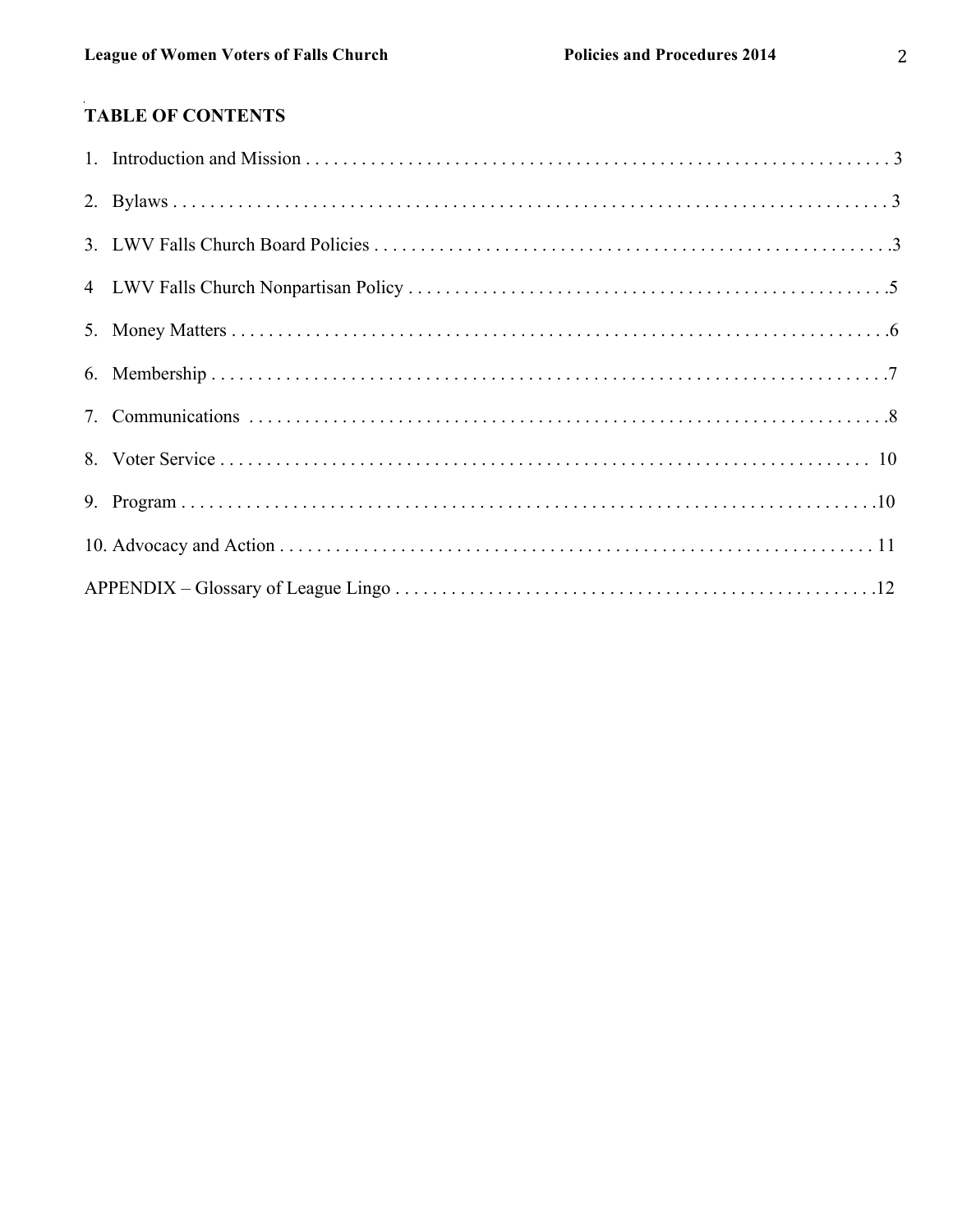#### **1. INTRODUCTION AND MISSION**

The Policies and Procedures Manual is designed to help orient and guide all members and to provide a framework for effective and efficient coordinated local League leadership and administration.

The League of Women Voters, a nonpartisan citizens' organization, encourages the informed and active participation of citizens in government, works to increase understanding of major public policy issues, and strives to influence public policy through education and advocacy.

The League is a multi-level organization of local, regional, state and national Leagues designed to interact with the appropriate level of government. Each member is a member of every level of League. These levels of League and interacting local Leagues are interdependent, and their efforts and activities should strengthen the whole.

#### **2. BYLAWS**

This Policies and Procedures document should be used in conjunction with the League of Women Voters of Falls Church (LWVFC) bylaws. The bylaws can be found on the LWVFC website at http://lwvfallschurch.org/.

#### **3. LWV FALLS CHURCH BOARD POLICIES**

Board policies are binding only on the board that adopts them. Board policies can be amended or altered subsequently by the board or any future board. All members are welcome to attend board meetings. Certain policies are adopted by each new board, i.e., the League's nonpartisan policy.

#### **Executive Committee**

The executive committee shall comprise the president/co-presidents, two other officers, and two elected directors, for a total of five members. Members shall be selected by the president(s) and approved by the board. If local board action or a decision thereon is required before the next routine board meeting, the executive committee shall determine and approve such action by a majority vote. In the absence of one of the above, the approval of another knowledgeable board member may be substituted.

#### **Membership**

Annual dues are payable July 1 for the fiscal year July 1 to June 30. New members who join the League after February 1 in any year and pay annual dues shall not be required to pay additional annual dues until July 1 of the following year (one and a half years later). For example, a member joining after January 31, 2014 does not pay dues again until July 1, 2015.

Lifetime members shall be those members who have belonged to the League of Women Voters of the United States (LWVUS) for 50 years or may be so designated by the board on the basis of length of membership in the LWVFC and individual circumstance. Paid memberships of individuals who transfer to LWVFC from other Leagues are honored as having paid for the current year.

#### **Finance**

The cash of the general fund of LWVFC shall be deposited in one or more checking and/or savings accounts. The total balance of these accounts (plus the balance of the local Education Fund) shall always total at least 25 percent of the annual budget. Tax-deductible contributions made out to the LWVUS Education Fund shall be deposited in the LWVUS Education Fund account. The balance of all funds shall be reported in the treasurer's report.

Falls Church cash in the LWVUS Education Fund may be withdrawn to reimburse the general fund for voter service, educational activities, and contributions to per-member payments. The president shall authorize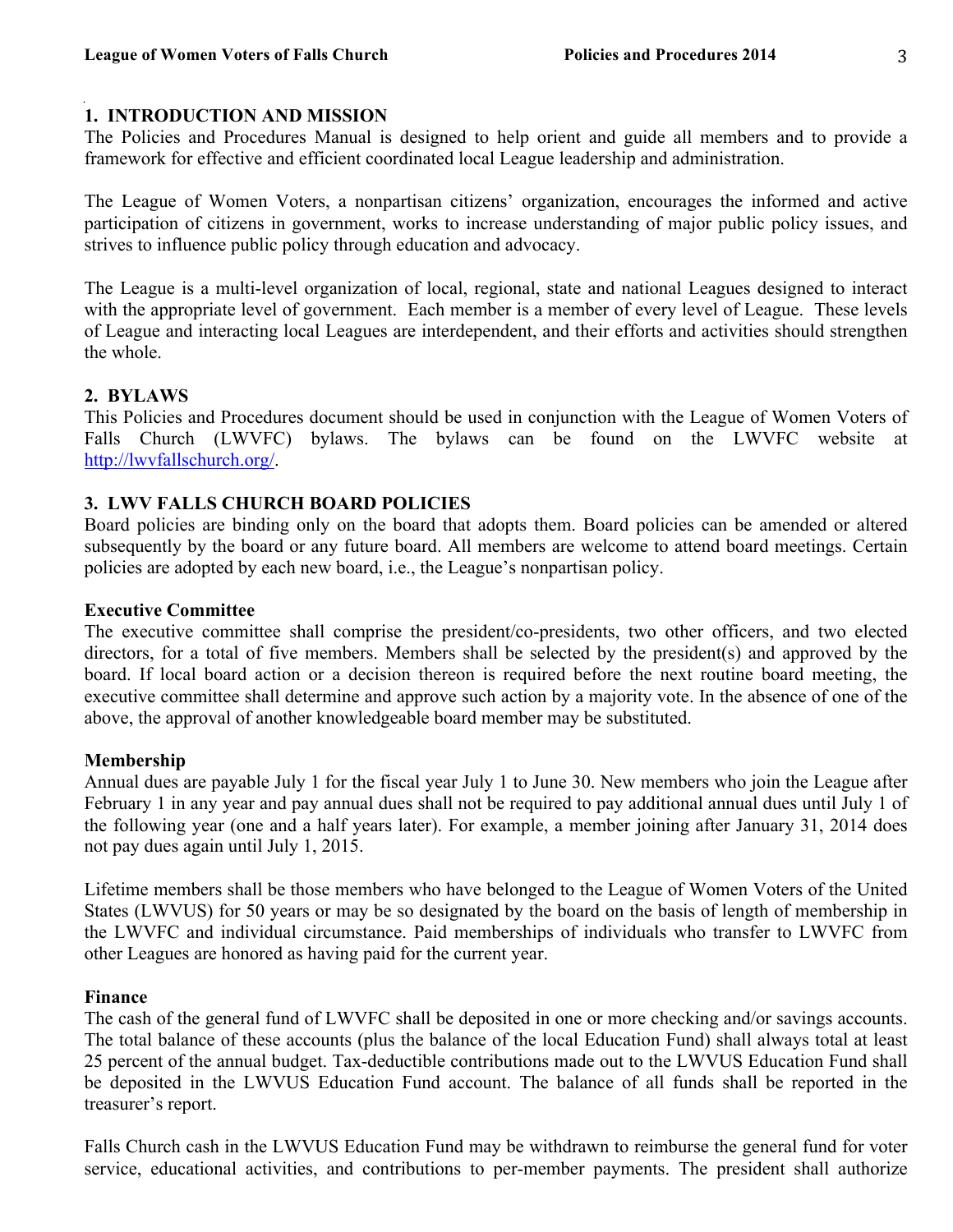withdrawal of funds from the LWVUS Education Fund when a project is planned. Members shall submit vouchers and receipts to the treasurer when requesting reimbursement. Members have a spending limit of \$100 without board approval for discretionary items, i.e., flowers, supplies.

#### **Budget**

Board members are responsible for helping to build the local League budget by indicating to the budget committee their plans for the ensuing year, with cost estimates. The budget, as adopted at the annual meeting, is a guide, not a binding rule.

#### **Financing League Representatives**

LWVFC recognizes that effective participation in the various activities of League interest constitutes an important contribution to both the League and the community. However, such participation is often costly, financially, to individual League members. Therefore, in order not to put an unfair financial burden upon participants, which might restrict services by capable individuals, the policy of this League pertaining to the financing of its representatives to any function shall be:

- 1. The board or other proper authority shall approve function, delegates, cost, and financing.
- 2. Expenses shall be reimbursed in full when possible.
- 3. League members may be reimbursed for actual expenses for out-of-town travel on League business. Members are encouraged to car pool.
- 4. Official delegates who choose to assume some part of the total cost will not be prohibited from doing so, but are encouraged to report their expenses for budget purposes.
- 5. The number of members to be reimbursed for a particular event shall be determined by the board.

#### **Monitoring Local Government Meetings**

League observers should monitor meetings of the City Council, Planning Commission, and School Board when possible. Information useful to the League should be reported to the board. Observers never make statements for the League. The observers report to the local affairs chair or the president, who reports to the board and membership. All League members are encouraged to attend local government meetings.

#### **Representation**

All League-initiated contacts, in person or in writing, with a public official or news media representative shall be approved by the board. Only the president may respond in the name of the League to media-initiated queries. At least two members of the League should be present when a public official is interviewed.

#### **Communications**

All formal communication with members, City officials and others must be cleared through the president and/or functional chairs.

#### **Distribution of Materials**

No materials, other than LWV materials, will be distributed at League meetings without prior authorization by the board or by the executive committee.

#### **Responsibility for Reservations**

In order to protect the League from financial loss when involved in catering contracts, and in order to apply a uniform rule and avoid arbitrary decisions in each case, it shall be a matter of policy of the LWVFC to enforce the following requirements:

- 1. Notice shall be given of both reservation and cancellation deadlines.
- 2. Prepaid reservations will not be refundable unless cancelled before the cancellation deadline.
- 3. Unpaid reservations not cancelled before the cancellation deadline shall be payable in full.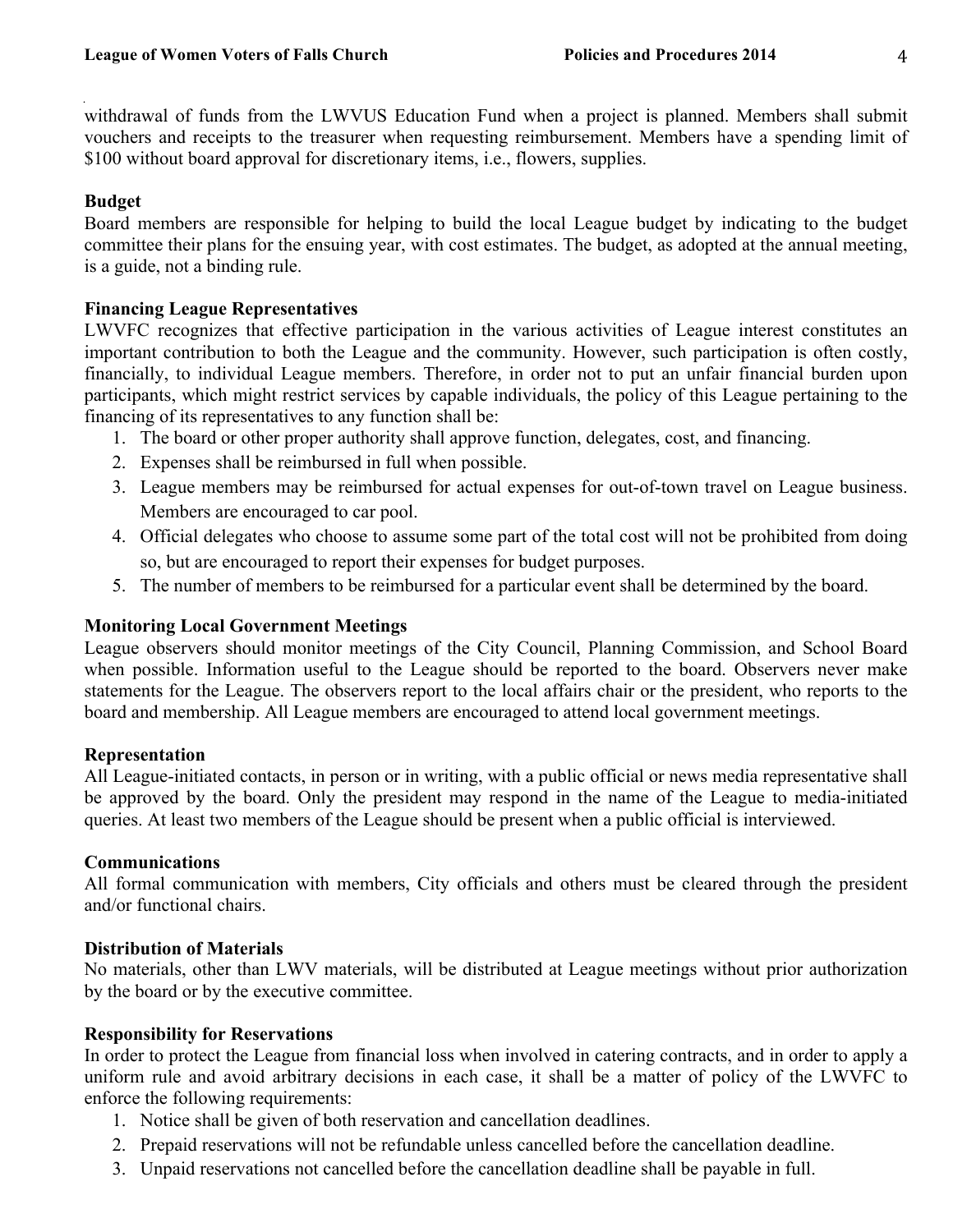#### **Annual Reports**

Board members are responsible for completing an annual report, which is published in the annual meeting booklet and goes to the League of Women Voters of Virginia (LWV-VA) and LWVUS offices. A copy also shall be placed in the LWVFC archives, which are housed in the Mary Riley Styles Public Library in Falls Church, VA*.* 

#### **4. LWV FALLS CHURCH NONPARTISAN POLICY**

The purpose of the League of Women Voters is to promote political responsibility through informed and active participation of citizens in government. The League is nonpartisan in that it does not support or oppose any political party or candidate. However, it does take action on public issues based on positions reached by member consensus. Although the League encourages its members to be politically active as individuals, it limits the political activities of board members to preserve the League's nonpartisan position.

#### **All Members:**

- May not distribute League materials and political party or candidate materials at the same time
	- o Must keep League activity and political activity separate and distinct
	- o May not distribute partisan petitions or campaign information at League-sponsored events

#### **Members Working on Voter Service Activities:**

- Must refrain from publicly identifying their political preferences while working on voter service activities
	- o Must refrain from displaying bumper stickers, yard signs, or campaign buttons
- May attend informational political meetings and serve as election officials
- May make financial contributions to candidates, as long as the board member's name is not then used to solicit additional funds
	- o Must avoid meetings that are primarily focused on fundraising for political candidates

#### **Elected Board Members:**

- Have a special responsibility to ensure that the nonpartisan policy of the League is clear and uncompromised
	- o Must not work in a significant way in a candidate's campaign
	- o Consult with the Board when there might be a question
- With particularly sensitive portfolios, such as president, local affairs chair, and voter services chair, must not engage in visible partisan activity during their terms of office
	- o Must not hold an official position in a political party organization or in any organization that endorses candidates for public office
- Must not speak or work in any way against a League position
- May serve on any public board, commission, committee, or coalition that does not have a competing interest with the League; however, that person must make clear that she/he does not represent the League unless officially designated by the board as the League representative

#### **Off-Board Directors/Nominating Committee**

These members may engage in political activity since they are not voting members of the board.

NOTE: If there is doubt about the appropriateness of an activity, the board member should ask for a decision from the board. The political activities of a spouse or relative are considered separate and distinct from those of a board member.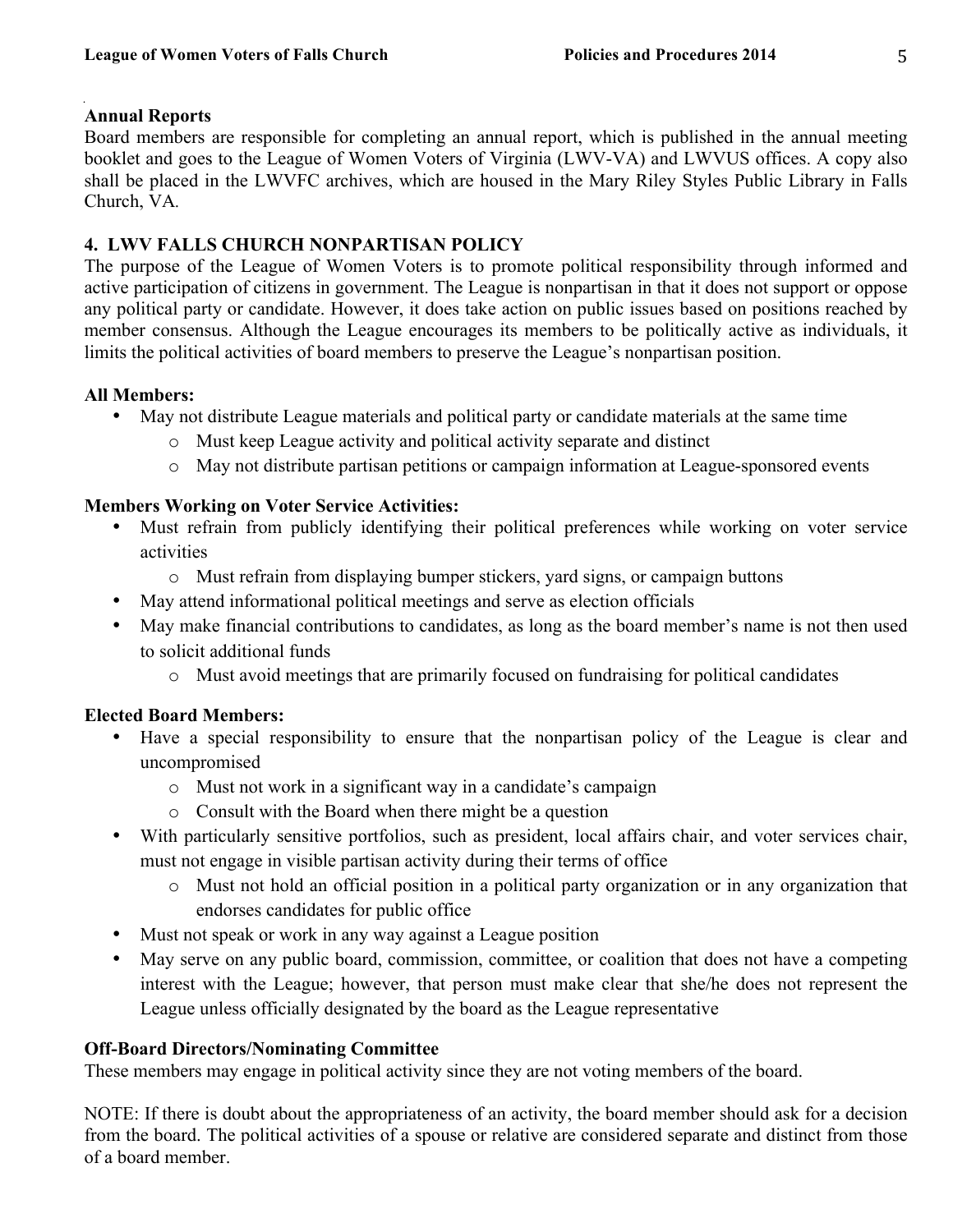#### **5. MONEY MATTERS**

#### **Budget**

A budget committee must be appointed by the Board of Directors at least two months prior to the annual meeting to prepare a budget for the ensuing year. The treasurer is not eligible to serve as chair of the budget committee. The proposed budget is submitted to the board for review. The proposed budget must be sent to all members one month before the annual meeting.

#### **Financial Administration**

**Fiscal Year**: Runs from July 1 of each year through June 30 of the following year.

**Dues**: Dues are payable by July 1. The amount of the dues is established by a two-thirds vote of those present and voting at the annual meeting.

**General Fund**: The cash of the general fund of the LWVFC's Internal Revenue Code (IRC) 501 (c) (4) organization is deposited in one or more checking and/or savings accounts. The total balance of these accounts (plus the balance of the local Education Fund) must always total at least 25 percent of the annual budget.

**Education Fund**: This is an IRC 501 (c) (3) organization. Donation checks are sent directly to an account held by LWVEF, an LWVUS field support department. Donations made to this account are tax deductible. Withdrawal from this account to reimburse the LWVFC General Fund must follow the guidelines provided by LWVUS to meet the requirements of the tax code. Generally, these withdrawals are for voter service, educational activities, and/or a percentage of per-member payments made annually to LWVUS, LWV-VA, and LWVNCA.

**Scholarship Fund**: This is an IRC 501 (c) (3) organization. The monies are held in a savings account that is managed by LWVFC. Donations made to this account are tax deductible.

**Reports**: The balance of all funds must be reported in the treasurer's report. Statements should be presented to the board at its regular meetings and an annual report should be presented at the annual meeting. It is recommended that the quarterly reports should be cumulative. For example, the last report of the year (12 month report) should cover the period of July 1 through June 30.

**Deposits**: Donors should be formally thanked by a board member.

**Expenses**: Board members must submit vouchers and receipts to the treasurer when requesting reimbursement. They have a spending limit of \$100 without approval of the president or treasurer for discretionary items. All expenses should be accounted for whether submitted for reimbursement or considered a donation. This aids in the tracking of the current budget and preparation of future budgets.

**Taxes**: IRS Form 990-N (e-Postcard) must be filed for the LWVFC 501 (c) (4) accounts after the end of the fiscal year and before the deadline of November 15. LWVFC's Employer Identification Number (EIN) is 54-6044319.

Form 990-N (e-Postcard) must be filed for the LWVFC Scholarship Fund 501 (c) (3) savings account after the end of the fiscal year and before the deadline of November 15. LWVFC's Scholarship Fund EIN is 56-2318922.

The Education Fund is managed by the LWVUS so it files the tax returns. No filing is submitted by LWVFC for this fund.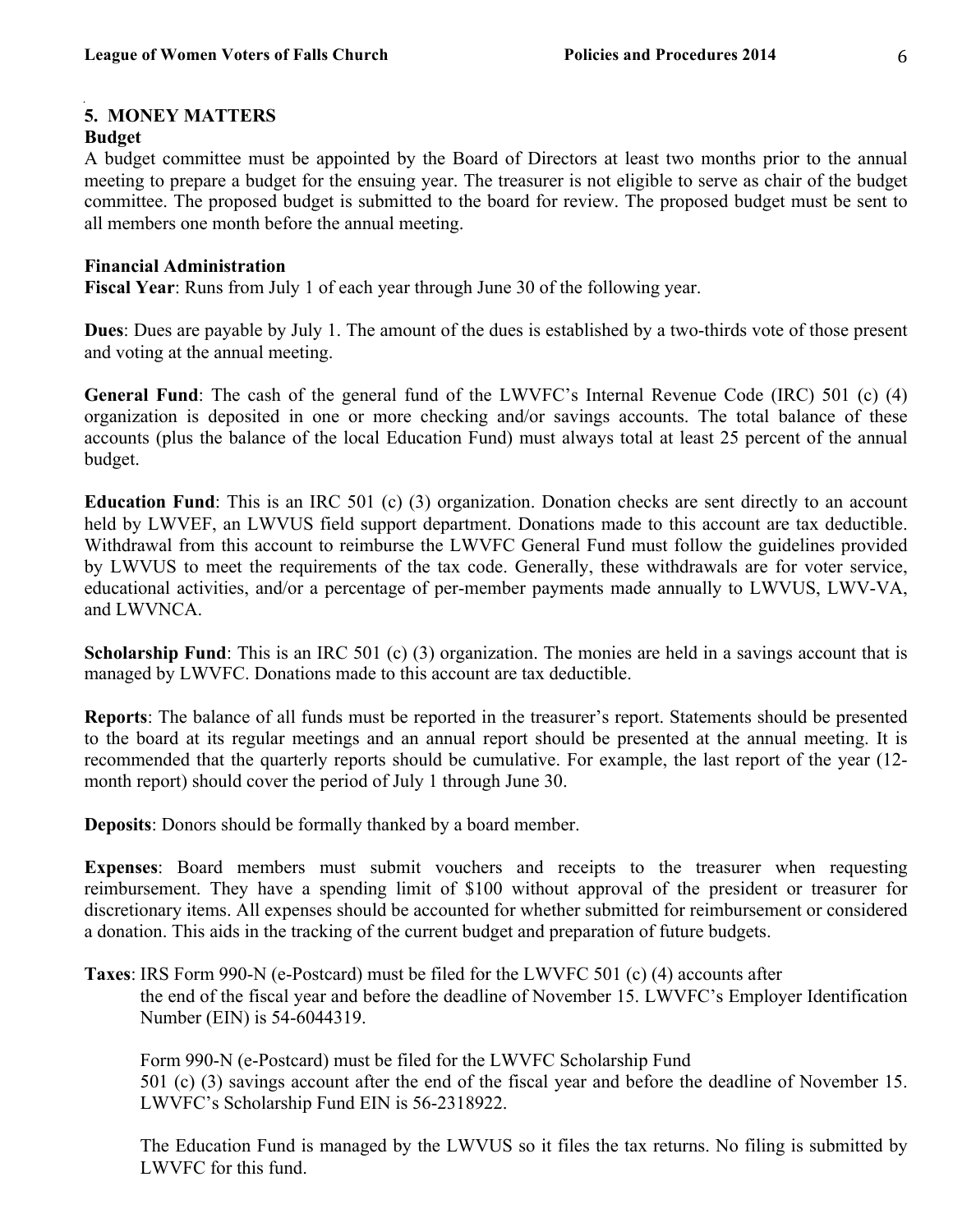Commonwealth of Virginia State Corporation Commission (SCC) Annual Report and annual registration fee must be paid by the end of January. The annual report may be submitted electronically through SCCeFile.

**Financial Review:** The records of the treasurer should be reviewed in alternate years.

#### **Contracts/Projects**

A contract/project may be undertaken with other organizations if it is consistent with the League's positions, principle, or purposes. The board should consider the following criteria before determining whether to participate:

- It enhances community understanding of the League's mission, attracts new members, or increases community support.
- It is not likely to subject the League to potential legal action for breach of contract.
- The League has the resources to participate, including funds, expertise, and volunteers.
- It can be accomplished within a reasonable time without hampering normal commitments to League program, organization, or voter service.
- The League retains sufficient control over the contract/project activity.
- It would allow the League the option or freedom to use material and results for its own purposes, but would not commit the League to supporting the results or conclusions.

Every League commitment with an outside group should be formalized, within a reasonable time, in a written agreement or contract. For simple, one-time, or limited arrangements, this may mean only formalization in a letter or email. Education Fund projects must satisfy Education Fund requirements.

#### **Fundraising**

The board is responsible for organizing and coordinating development activities. This includes all finance drives, solicitation from members and/or the community, sales of products, or the sponsorship of special events. The League is best served by undesignated contributions to its general fund or to the Education Fund.

Having sufficient funds to carry out programs is vital to the mission of the League. Because a high percentage of member dues goes to regional, state, and national Leagues, it is imperative that additional money be raised to fund local activities. Fundraising activities can also be effective means of involving members beyond the board and giving them a sense of ownership in League programs. Fundraising may consist of no more than composing and sending out a letter soliciting contributions, an effort that may only involve board members in the drafting and approval of the letter, or may involve a major event with multiple components, such as a raffle and a silent auction. The board will determine what fundraising activities LWVFC will undertake from year to year.

#### **6. MEMBERSHIP**

The membership year is July 1 – June 30. New members who join the League after January 31 are entitled to membership from the time of payment of the full dues amount until June 30 of the following year. Dues paid by current members at or after the annual meeting will be for the full amount established for the next fiscal year and will lapse June 30 of the following year. Dues reminders should be sent by the membership chair(s) in August and September, and otherwise as needed.

#### **Meetings**

A time to discuss local, state, and national issues is essential to attaining League goals. General meetings shall be organized by the board in compliance with the bylaws.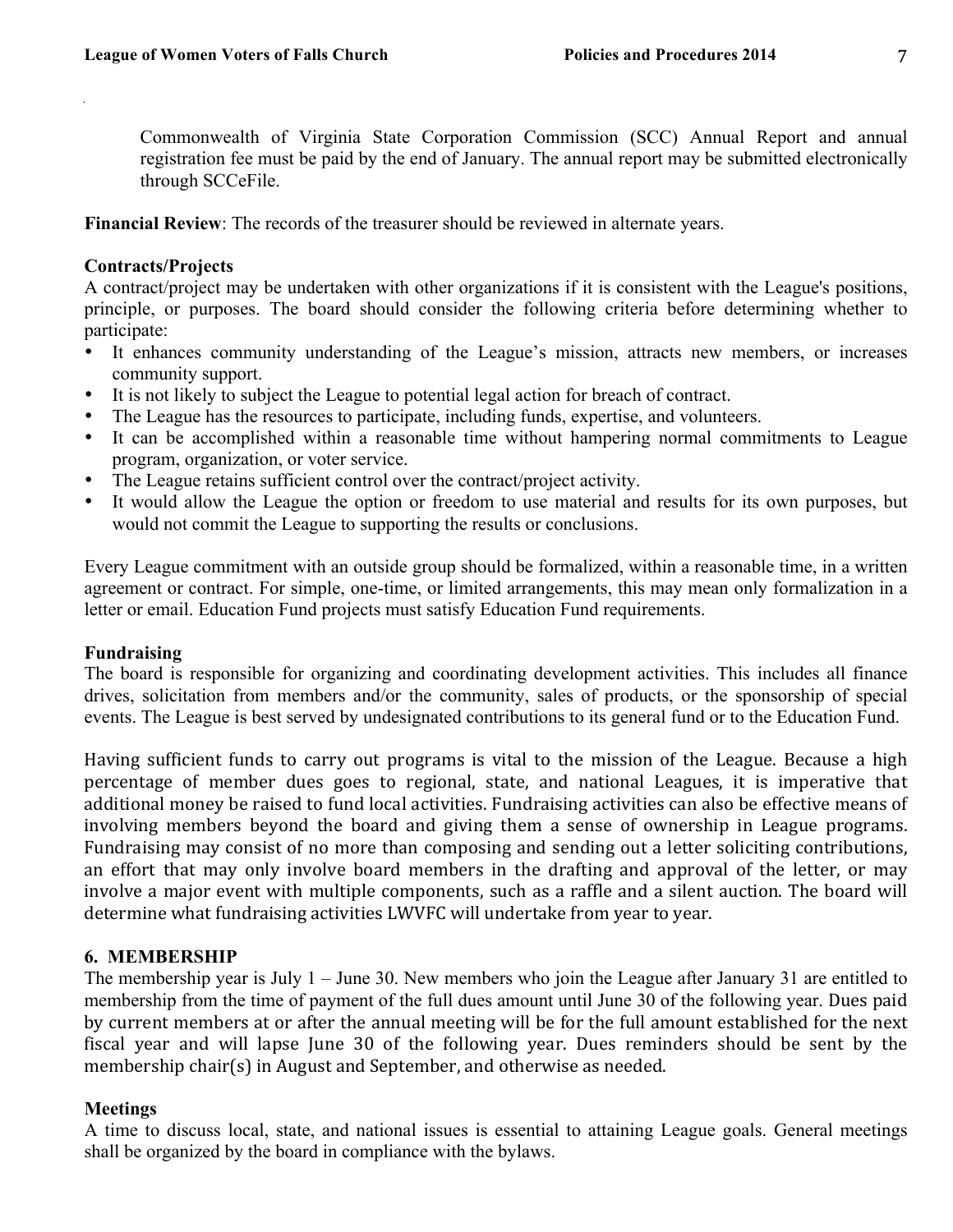An annual meeting shall be held in compliance with the bylaws. Following the annual meeting, a report will be made to the membership in the *LWVFC E-Bulletin*. The secretary shall take minutes of the annual meeting. The minutes will be given within thirty (30) days to a reading committee selected by the president that will recommend their approval to the board.

Distribution of brochures or circulation of petitions at any meeting requires the explicit prior approval of the president.

#### **7. COMMUNICATIONS**

#### **Representing the League**

League members are the custodians and protectors of the League's reputation, purpose, and policies. The League's reputation and policies have made possible a wide public acceptance of voter service activities and have given value to League positions on issues. Board and other members are guided in using the League's name externally by a single rule: only the president or the president's designee can speak for the League.

Guidelines for representing the League:

- Any letter, press release, or public presentation expressing League positions must be cleared by the president and the functional chairs.
- Any testimony expressing League positions must be cleared by the board or the executive committee.
- Any response to a request from any outside organization or publication wishing to use the League's name must be cleared by the board or the executive committee.
- Before any member undertakes official League business, the appropriate committee chair or director should be notified.
- Public speeches of an informational or service nature or on a specific action campaign already approved by the board should be cleared with the president or the president's designee when appropriate.
- Fees for speaking engagements will not be charged, but donations to LWVFC are accepted.
- Personal opinions that conflict with League position(s) should never be given when speaking as a representative of the League.

#### **Correspondence**

The preferred method of communication is email. All persons/portfolios whose work relates to the email should be copied. The entire board does not need to be copied unless the topic will come up for board discussion.

#### **The LWVFC E-Bulletin**

The LWVFC publishes a monthly e-bulletin for the purpose of keeping the membership informed of local events, programming, and activities as well as national or regional happenings within the regional, state, and national Leagues. The president or the president's designee has the primary responsibility for creating content and may opt to include submissions from other officers, committee chairs, and/or board members.

The communications chair is responsible for assembling the content into the LWVFC template and maintaining the associated membership mailing list within the distribution software used (such as Constant Contact).

#### **News Media and External Communication**

The same or a substantially similar graphic format should be used for all publications and presentations of the League, whether in print or digital form.

Any content sharing, whether in print or on digital platforms, such as Facebook, Short Message Service (SMS) or text message, Twitter, etc., should be approved in advance by the president.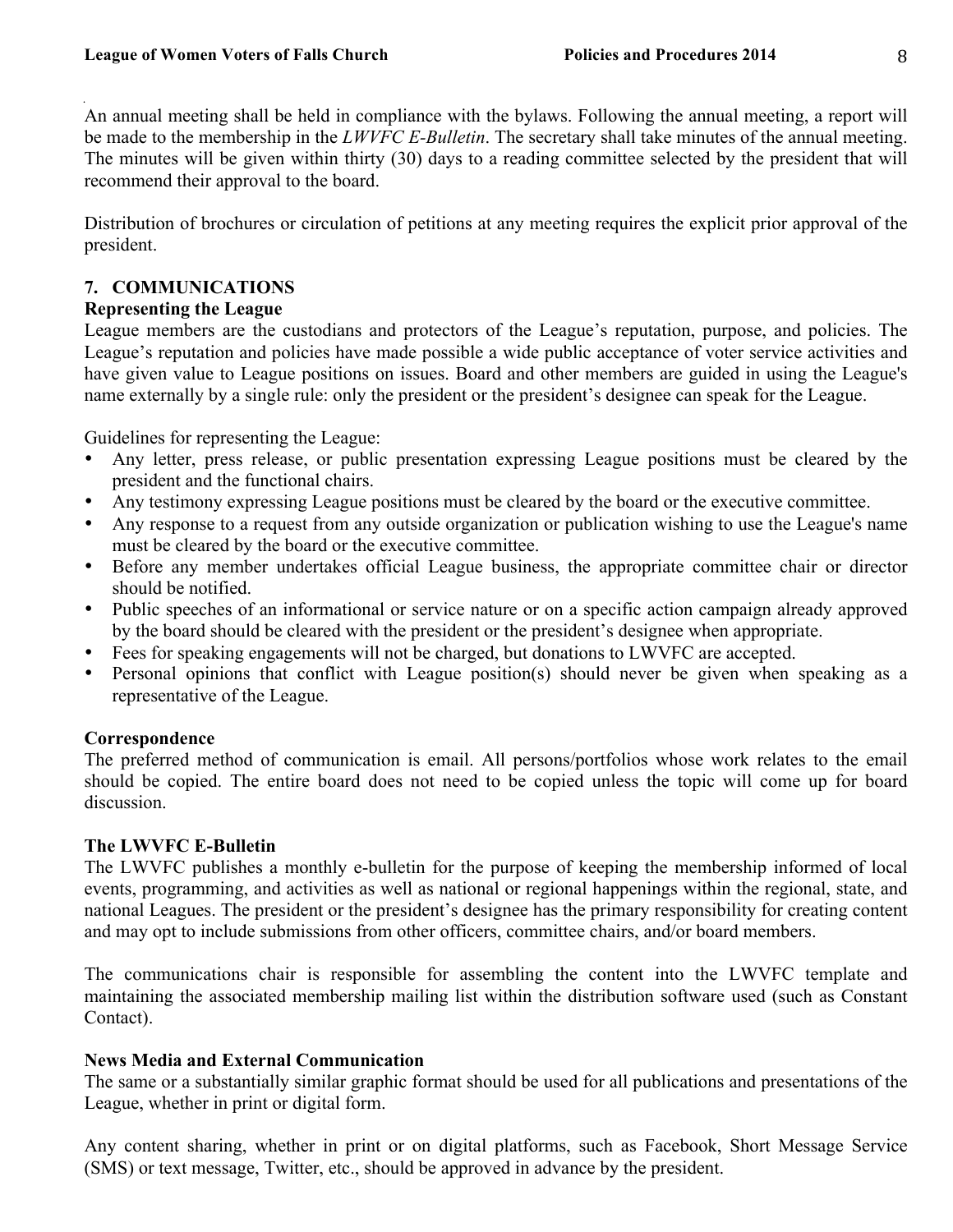#### **Retention of Materials/Archives**

Materials of historic interest should be submitted annually to the Local History Archives of the Mary Riley Styles Public Library in Falls Church, VA. Board agendas, meeting agendas, and meeting minutes should be submitted by the secretary. The *LWVFC E-Bulletin* should be submitted by the editor. Other documents determined by the board should be submitted by the appropriate board member.

Knowledge of past League activities and the accessibility of past documents are important to the recruitment of board members. Each board member should maintain and pass on those records that will help his or her successor to carry out the responsibilities of that role's portfolio in the most efficient way. This will ensure a seamless a transition of portfolio responsibilities from year to year and person to person.

## **LWVFC Website**

#### **Hosting**

LWVFC contracts with LWV of California to host the http://lwvfallschurch.org/ website. Website data is hosted on the LWV of California server via the League Easy Web. The memorandum of understanding for the League Easy Web spells out the terms for use and the annual cost. LWV of California provides website templates to aid in putting content on the website plus technical support. More information about the League Easy Web is available at http://www.lwvnet.org/.

The memorandum of understanding is available at http://archive.lwvc.org/lwvonly/lew/mou.pdf

#### **Domain Name**

LWV of California does not provide the LWV Falls Church domain name. This is contracted separately with Canaca Com Inc. and must be renewed annually. The web master and the president are keepers of the login ID and password.

#### **Webmaster**

The web master is responsible for posting content and files on the LWVFC website and the LWVFC portion of Vote411.org. Both the web master and the president are keepers of the login ID and password for adding to and updating website content.

#### **Publications**

Publications represent LWVFC by providing unbiased, factual educational material offering a wellresearched and documented explanation in support of issues, and making LWVFC visible and a valuable asset to the community. Examples of publications include voters' guides and pro/con fact sheets on specific issues.

#### **Logo**

The League of Women Voters has a registered logo that should be used on all print correspondence and publications. The LWVFC provides board members with LWV stationary.

#### **Copyright and Reproduction:**

All publications to be distributed outside the League, including all studies, should use the notation "Copyright (year) League of Women Voters of Falls Church (Education Fund, if appropriate)." Requests to reproduce publications, in whole or in part, should be submitted in writing to the president, stating the name and date of the publication involved and when, how, and where it will be used. If permission is granted, credit must be given to LWVFC and a citation to the specific publication be made. A new request must be made and approved for each subsequent reproduction. LWVFC should be provided a copy of any reproduction of its material.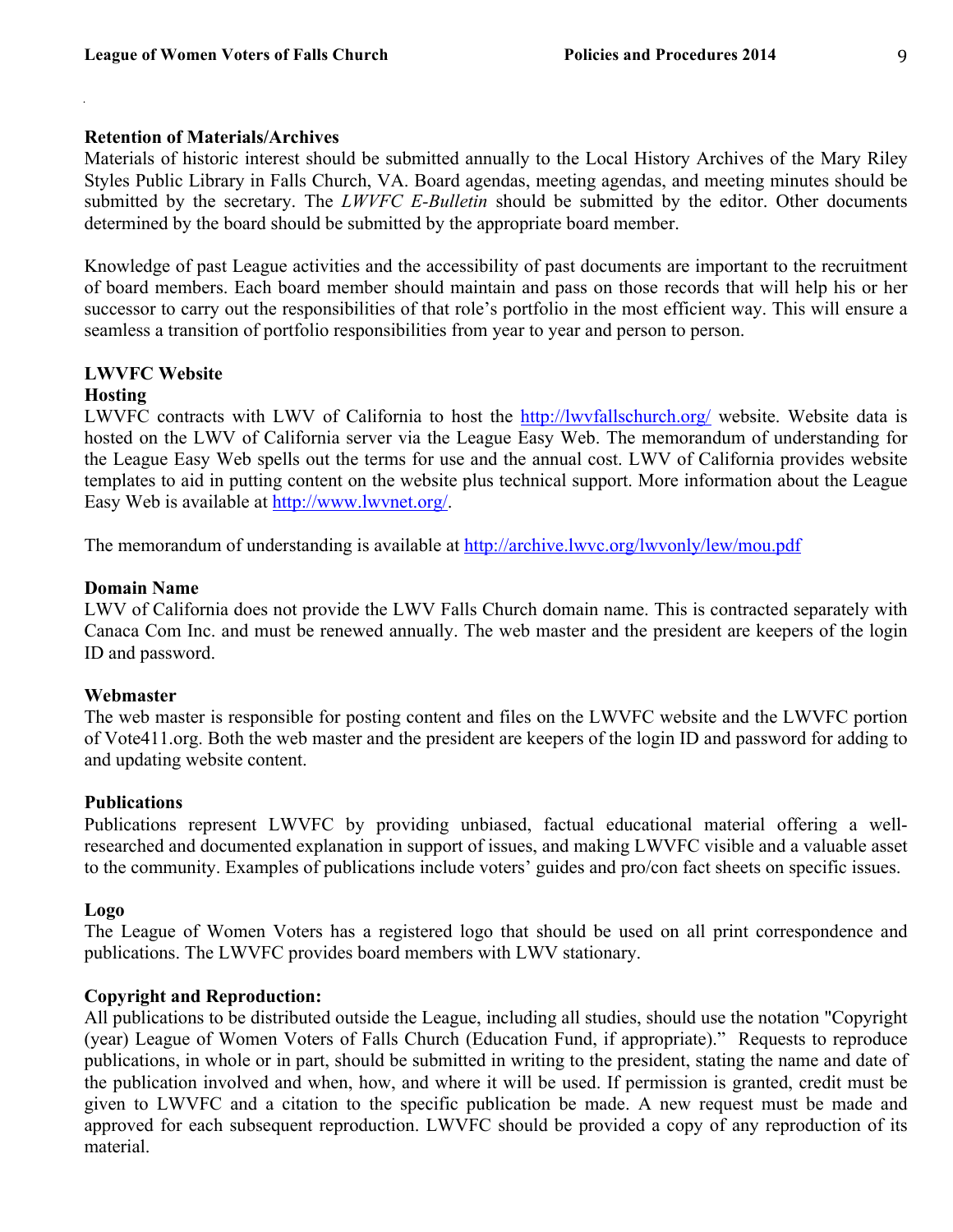#### 8. **VOTER SERVICE**

Voter service activities must be completely nonpartisan, impartial, objective, and unbiased. Voter service activities may include voter registration drives, voters' guides, candidates' forums/debates/events, ballot information, pro/con fact sheets on specific issues, publication of citizen information, responses to citizen inquiries, and other informational and educational activities and assistance*.* Voters' guides may be published electronically via LWVUS's Vote411.org website, on LWVFC's website, and in print, as appropriate and determined by the board. The voter service chair(s) manages this critical League function.

#### **9. PROGRAM**

#### **Informational Studies**

Informational studies provide unbiased information on topics of interest that are presented to League members. These programs can be culled from various sources and do not necessarily have to be original material. Informational studies can be generated by the program director, members, or committees. An informational study can lead to the development of a concurrence statement that can be presented to the members for approval.

#### **Studies Leading to New or Revised Positions at the Local Level**

The first step in conducting a study leading to a new or revised position at the local level is to have it included in program planning. LWVFC conducts local program planning annually, typically in January. At that time, members suggest public policy issues that are brought to the board for consideration. Guidelines for League and board members to consider when making a choice of study items include the following questions:

- Can issues be resolved by local government action?
- Do existing positions, at any League level, cover this issue?
- Do we have the resources to work on this: a committee and chair?

The board then considers suggestions and decides which, if any, should be recommended for adoption by members. Members vote to adopt local program items at LWVFC's annual meeting.

#### **Consensus or Concurrence Study**

A "study" is based on primary research and community-based data collection to develop factual evidence on current public policy issues. As a committee works on the study material, its members will determine whether the study is more appropriately a consensus or a concurrence.

Consensus is agreement among a substantial number, **not just a simple majority**, of members, reached after study and group discussion. It is the "sense of the meeting." Consensus does not require unanimity. The presence of disagreement may be noted as a minority opinion, but this does not imply taking a vote.

Concurrence is the act of agreeing with, or concurring with, a position reached by another League, study committee, task force, or League board. Concurrence is achieved by member agreement.

The study committee, in conjunction with the program director, drafts proposed consensus questions that are submitted to the board for review and approval. Changes in wording may not be made after final approval by the board. The consensus questions, as approved by the board, shall be provided to the membership at the same time as the study.

The members discuss the issue at meetings or through individual responses to the program director. The program director, after consultation with the chair of the study committee, will review the reports, discern the areas of agreement and submit a written report and proposed position to the board. The board shall use its best judgment in evaluating the report and proposed position and then shall adopt a statement of position.

• New LWVFC positions shall be reported to the membership.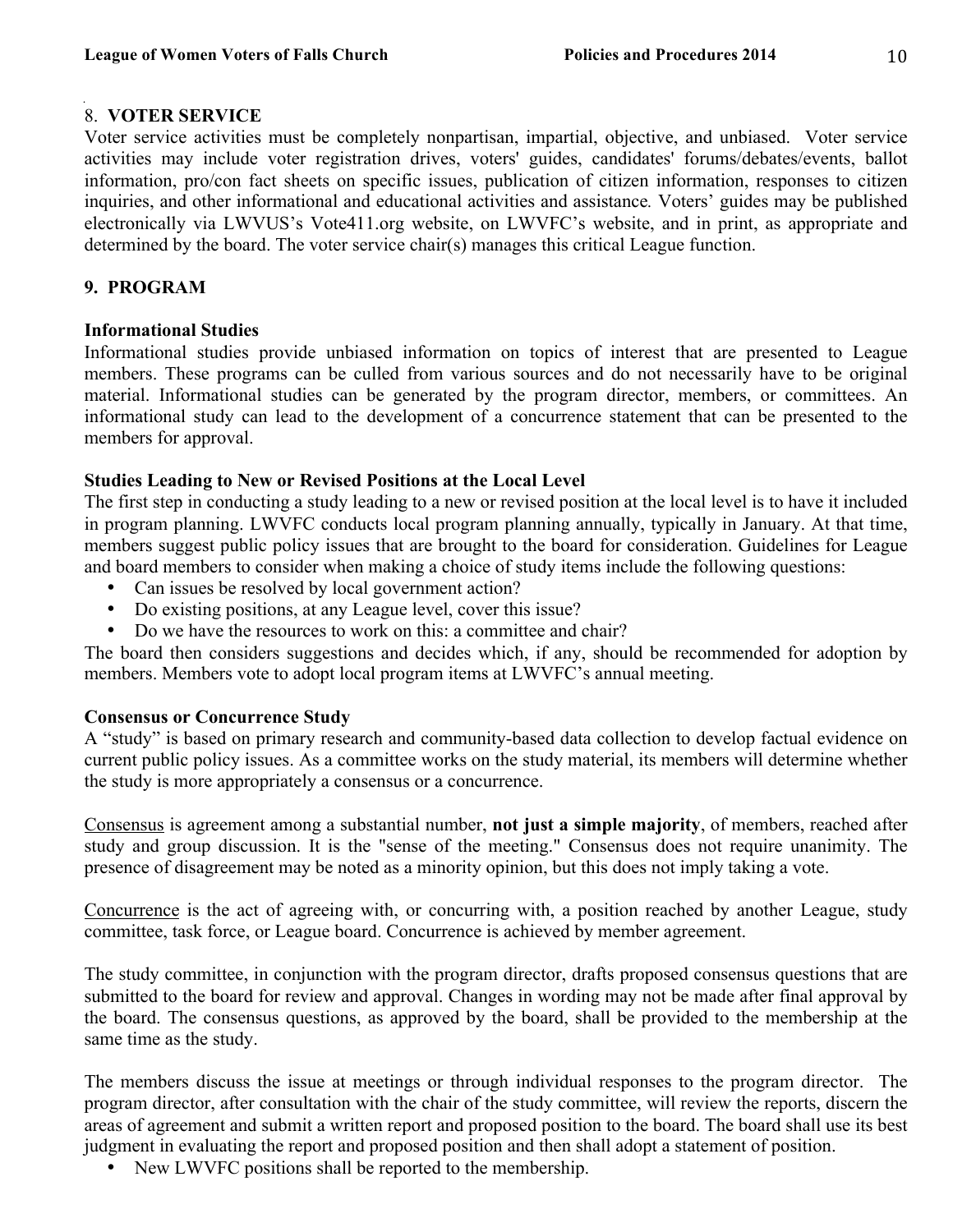• Positions shall be dated with the month and year the consensus/concurrence was taken. Positions are posted on the LWVFC's website and in the local library archives.

#### **Program at Other Levels of League**

The board shall use its best judgment in evaluating responses from its membership regarding LWVUS, LWV-VA, and LWVNCA study items. The board will then send an LWVFC response to the appropriate level of League.

#### **10. ADVOCACY AND ACTION**

Advocacy describes whatever the League does, at every level of government, to implement its positions, principles, and program goals. Advocacy, which in League terminology was formerly called "action", is the end result of the program process. In other words, study leads to consensus; consensus leads to a position; and a position leads to advocacy.

"Advocacy" is the League term that includes the support activities that can be done by  $501(c)(3)$  tax exempt organizations (LWVFC Education Fund) as well as those that can be done by 501(c)(4) organizations like the LWVFC (tax exempt but not tax deductible for its contributors). Advocacy activities, except lobbying, can be funded with Education Fund monies. This is the case even when only one side of an issue is presented, as long as no call to action on a particular piece of legislation is issued. Such activities can include: analyzing issues, providing information, making recommendations for reform, developing educational materials, and providing forums for discussion and education. Advocacy encompasses working for or against causes, as well as supporting or recommending positions.

"Action" covers those activities that are meant to influence legislation, commonly called lobbying. In *League Basics*, lobbying is defined as an attempt to influence specific legislation that has been introduced in a legislative body. Lobbying includes action that transmits a point of view on a specific piece of legislation to elected officials or their staffs, as well as action urging the public to contact their legislators about a specific piece of legislation. League support or opposition to ballot questions and budget proposals is also considered lobbying. Action must be funded through general operating funds, not education funds. Action is taken in the name of the League **only** by the president, or the president's designee, and **only with permission** of the board or the executive committee.

Most other activities promoting League positions that do not fall within the strict definitions of lobbying noted above are general advocacy and may be funded by charitable contributions. One important caveat is Leagues are advised to keep clear lines between voter service activities and advocacy activities. For example, Leagues that have taken a position on a ballot measure should not include that position in their voters' guide.

#### **Speaking With One Voice**

The national League is responsible for determining strategies and action policies that ensure that the League's message on national issues is consistent throughout the country. Similarly, state Leagues are responsible for a consistent state message, and local Leagues must cooperate to ensure that regional issues are addressed in a consistent matter by neighboring Leagues and, in our area, with LWVNCA positions and policies.

- Our League is expected to take whatever official action is requested in response to national or state action alerts. Our League should encourage members to take action as individuals on the topic without mentioning that they are members of the League. LWVFC should provide sufficient background for members to take action, and then report the results to the members.
- LWVFC cannot take action on state or national positions without consulting the state or national League unless an Action Alert has been issued.
- LWVFC cannot lobby state or national officials without consulting with the state or national League.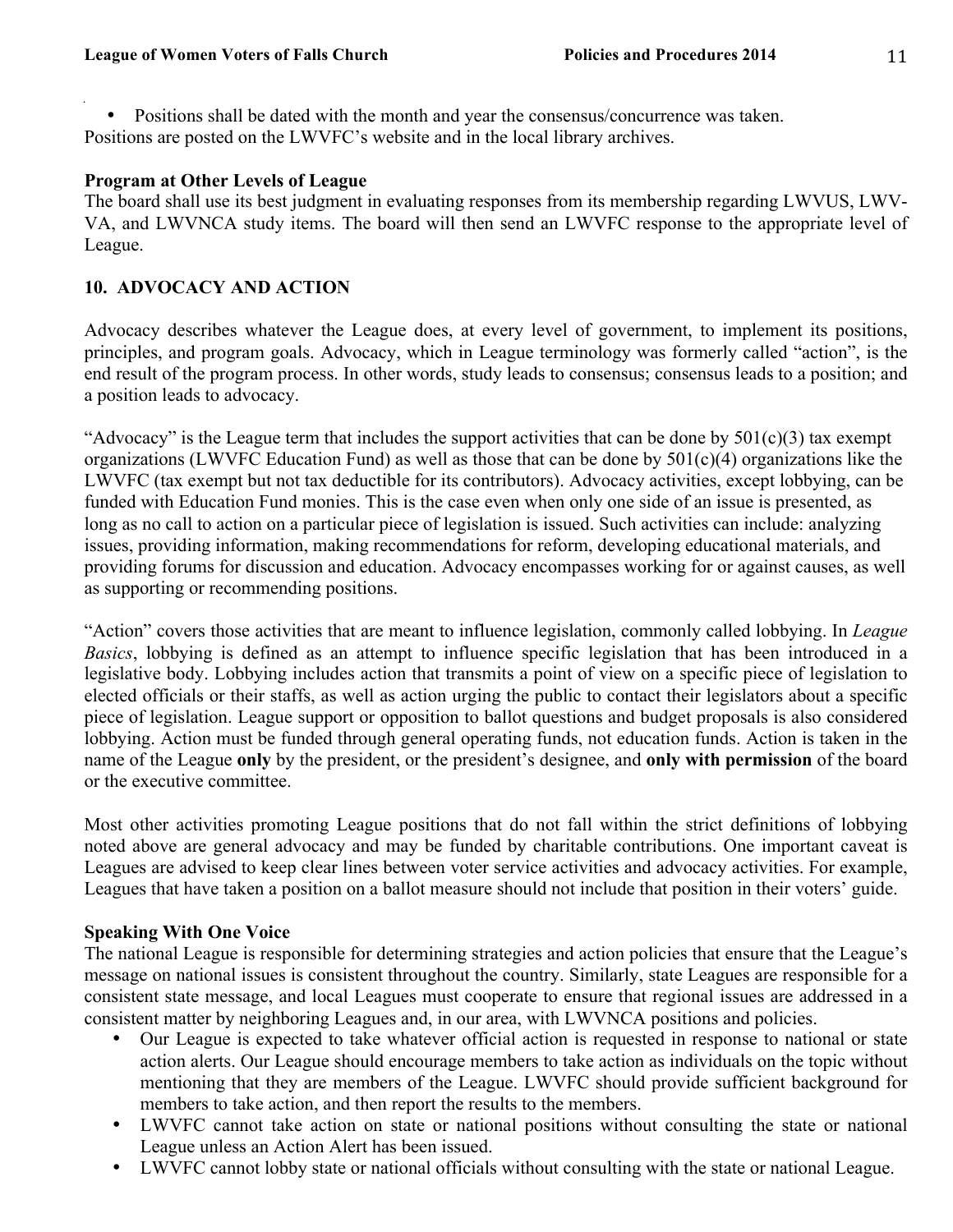#### **APPENDIX: GLOSSARY OF LEAGUE LINGO (adapted from LWVUS)**

There are certain terms that are unique to the League of Women Voters—often dubbed "League Lingo." Some of these terms are listed here to help new members.

ACTION: Promoting the League's positions on local, regional, state, and national public policy issues to government officials, the media, and the public.

ACTION ALERT: Request from the LWVUS, state, or regional League to take action in support of a League position.

ANNUAL MEETING: Local year-end business meeting to elect officers and directors, vote on bylaws changes, and adopt a budget and program of work for the next year.

ASSOCIATE MEMBER: A non-voting member of the League, such as a person under 18 years of age or a non-citizen.

CONSENSUS: Collective opinion of a substantial number of League members, representative of the membership as a whole, after objective study of an issue.

CONCURRENCE: Agreement by League members with a position on an issue reached by a small group of members or by another League.

CONVENTION: A regional, state, or national League meeting held every other year at which delegates elect officers and directors for the biennium, adopt program, make bylaws changes, and adopt a budget, usually for one year. Local Leagues send delegates to regional and state conventions, local and state Leagues send delegates to national convention.

COUNCIL: An assembly of delegates held in alternate years to adopt a budget and assess program developments. Local Leagues send delegates to state council, state Leagues send delegates to national council.

EDUCATION FUND: The tax-deductible arm of national, state, and local Leagues, handling funds to be used only for educational purposes, not for action on issues.

LIFE MEMBER: A person who has been a member for 50 years or more. Life members are excused from dues payment and their Leagues pay no per-member payment (PMP) for them.

ILO: Acronym for an Inter-League Organization, formed by local Leagues within a county, metropolitan area, or region to act on issues that are beyond the local League area in scope.

MAL: Acronym for Member-At-Large, a member who resides outside the area of, and is not enrolled in, a local League.

MAL UNIT: A state-recognized group of Members-At-Large, in an area where there is no local League.

PMP: Acronym for Per-Member Payment, the amount of money paid to the LWVUS and the state and regional Leagues on behalf of each member.